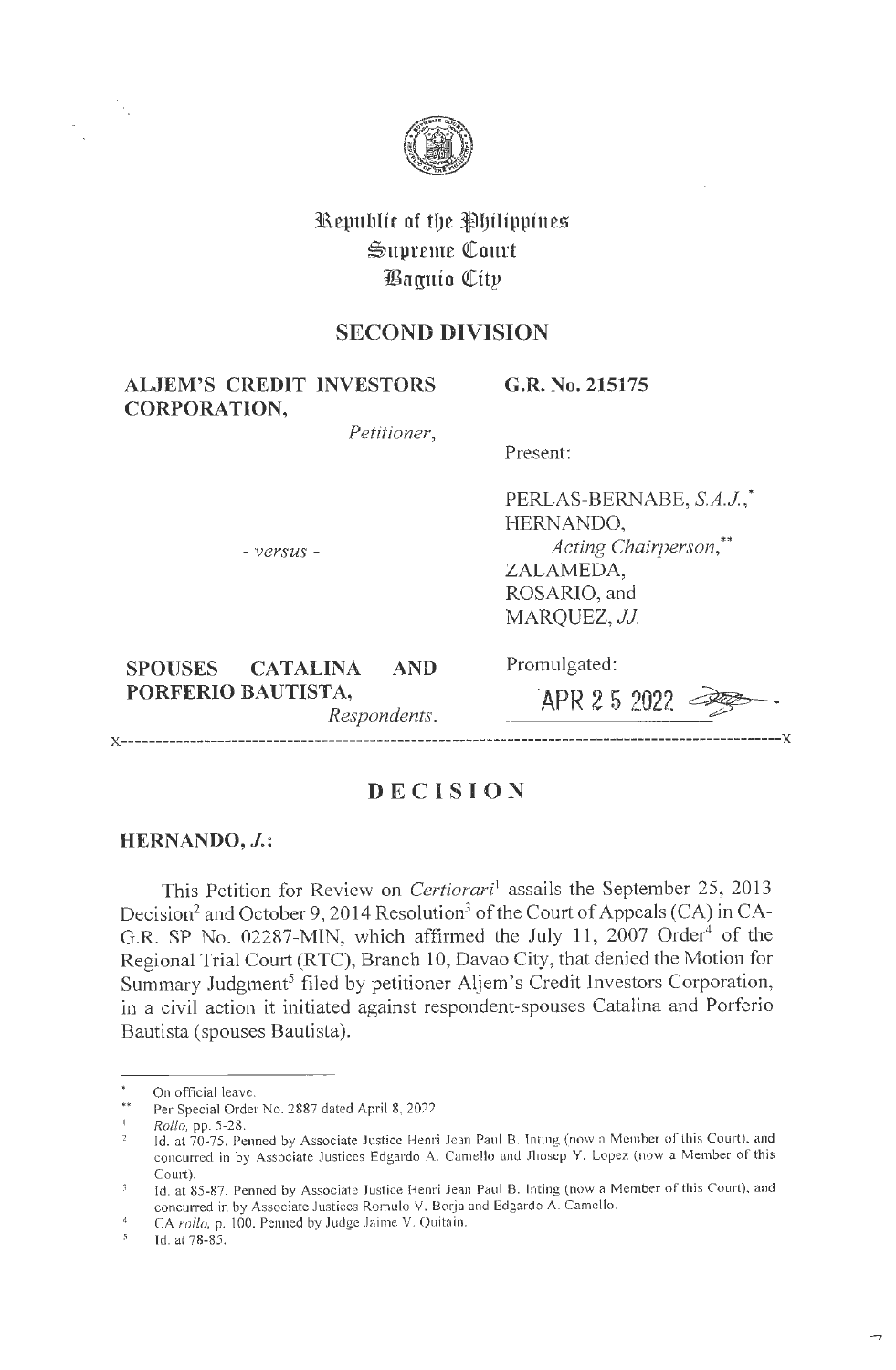#### **The Factual Antecedents:**

This case is an offshoot of an action<sup>6</sup> for *accion publiciana*, rescission of contract to sell, with damages and attorney's fees, filed by petitioner against the spouses Bautista.

Petitioner alleged that a parcel of land owned by the spouses Bautista was mortgaged to it as security for a loan.<sup>7</sup> The Bautistas failed to pay the loan; thus, petitioner foreclosed the mortgage.<sup>8</sup> As the spouses Baustista did not redeem the property within the reglementary period, title to the property was consolidated in petitioner's name.<sup>9</sup>

When petitioner was about to take possession of the property, Catalina Bautista (Catalina), the wife, offered to repurchase the property.<sup>10</sup> Petitioner accepted the offer, so they entered into a Contract to Sell on August 29, 2000. <sup>11</sup> The Spouses Bautista, however, failed to comply with the Contract to Sell resulting to its cancellation. 12 The parties entered into another Contract to Sell on September 27, 2001; however, despite several demands to pay or vacate the property, the spouses Bautista still failed to comply even with a new contract.<sup>13</sup>

Thus, petitioner sent demand letters to Catalina to vacate the property.<sup>14</sup> The last demand letter to vacate was sent on January 18, 2006.<sup>15</sup> All demands were to no avail, resulting to petitioner's filing of the complaint. <sup>16</sup>

The spouses Bautista alleged that the mortgage contract is void as it did not bear the conformity of Porferio Bautista (Porferio), the husband.<sup>17</sup> They also contended that the contract to sell contains a provision on *pactum commissorium,* which is illegal, and that the contract should be considered as an equitable mortgage.<sup>18</sup> They likewise contested the high interest rates imposed.<sup>19</sup>

- $12$  Id.
- $^{13}$  **Id.**
- 14 Id.
- $15$  Id.  $16$  Id.
- $17 1d.$
- $18$  Id.

 $\mathbf{r}$ 

19 Id.

*Rollo*, pp. 29-36 (Complaint).

 $7$  Id. at  $71$ .

<sup>8</sup> Id.

 $\frac{9}{10}$  **Id.** Id.

 $11$  Id.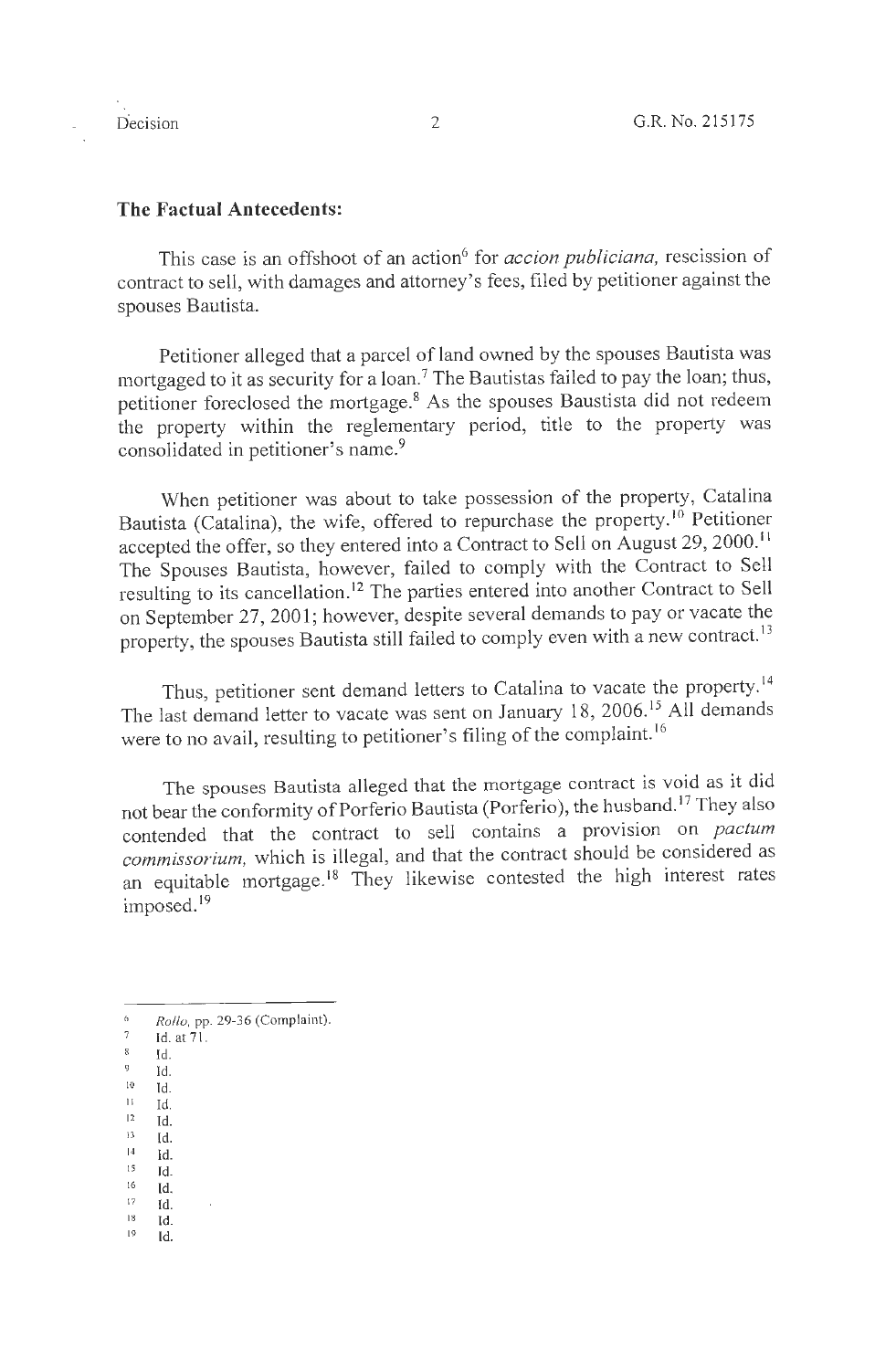Petitioner filed its Reply.<sup>20</sup>

Subsequently, petitioner filed a Motion for Summary Judgment,<sup>21</sup> alleging that there is no genuine issue of fact because: (a) the spouses Bautista admitted that the Transfer Certificate of Title (TCT) of the property is in petitioner's name; (b) there were no specific denials of the material allegations of the complaint; (c) the defense of the spouses Bautista are legal issues, not factual; and, (d) there is no genuine issue of fact.<sup>22</sup>

The spouses Bautista opposed the motion contending that a full-blown trial is necessary to determine: (a) whether there is an equitable mortgage; (b) the propriety of the imposition of the interest rates; (c) presence of *pactum commissorium;* and, (d) whether Porferio's signature was forged.<sup>23</sup>

## **Ruling of the Regional Trial Court:**

In its July 11, 2007 Order,<sup>24</sup> the RTC denied petitioner's Motion for Summary Judgment. It held that there are genuine issues of facts that should be threshed out in a full-blown trial, such as whether: (a) the contract to sell is an equitable mortgage; (b) the contract to sell is in the nature of *pactum commissorium;* (c) the imposition of interest is proper; and (d) the signature of Porferio was forged.25

Aggrieved, petitioner filed a Petition for *Certiorari* and Prohibition<sup>26</sup> before the CA.

### **Ruling of the Court of Appeals:**

In its September 25, 2013 Decision,<sup>27</sup> the CA affirmed the RTC. It held that the defenses raised by the spouses Bautista are triable issues. One of the defenses raised is the invalidity of the mortgage due to the lack of Porferio's conformity. Pursuant to the Family Code, a disposition of a property without the consent of the other spouse is void. Petitioner's right of ownership on the subject property is linked to the mortgage; if the mortgage is invalid due to the lack of Porferio's conformity, petitioner did not validly acquire ownership over

<sup>2</sup> <sup>20</sup> CA *rollo*, pp. 66-76<sup>21</sup> Id. at 78-85.

<sup>22</sup>  **23**  *Rollo,* p. 72.

Id.

<sup>24</sup>  CA  $rollo$ , p. 100.

<sup>25</sup> 

Id. 26 Id. at 4-37. 27 *Rollo,* pp. 70-75.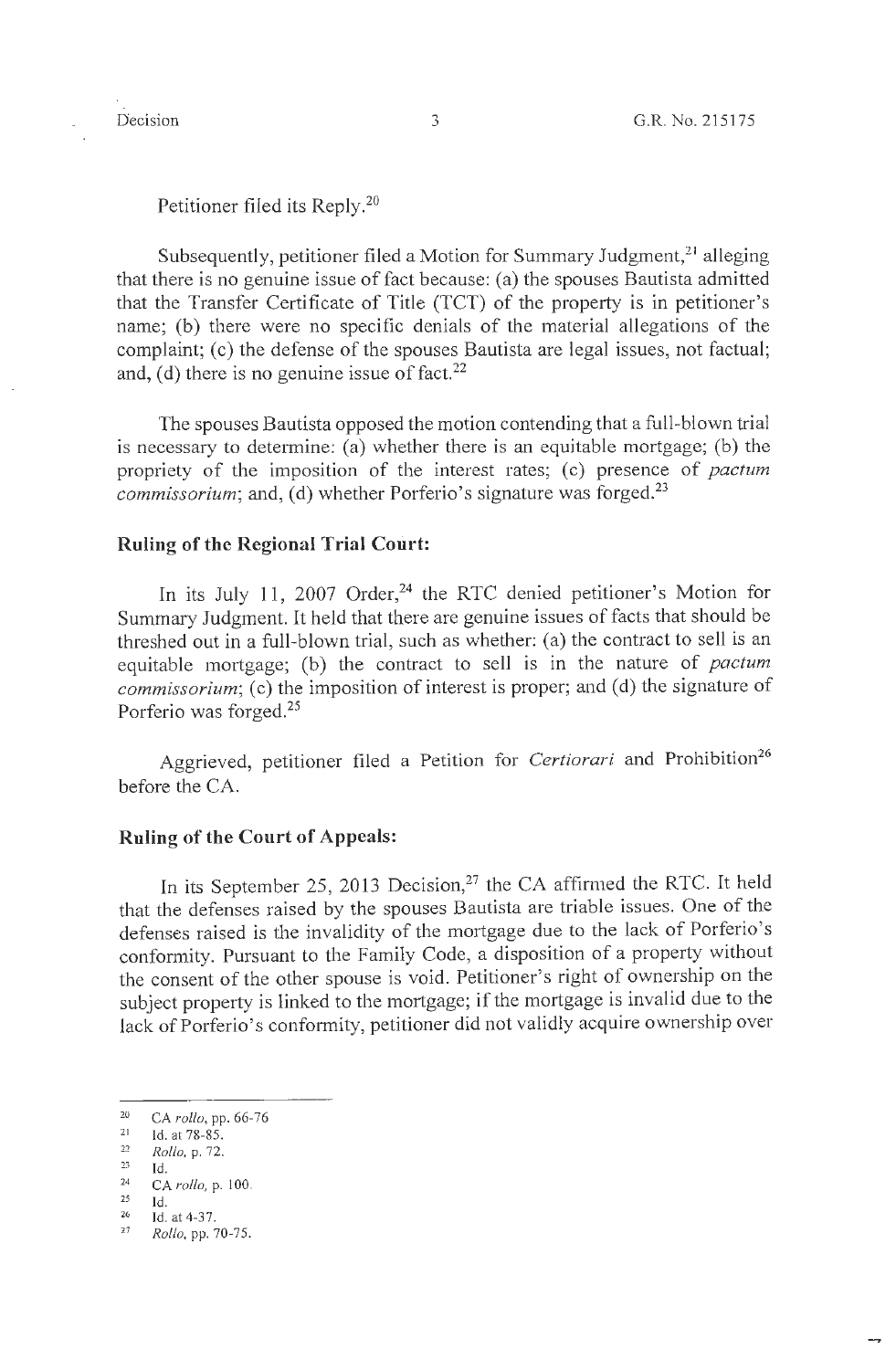the property. 28 The CA also held that there is a need to receive evidence on the allegation of forgery. 29

Petitioner moved for reconsideration but it was denied by the CA in its October 9, 2014 Resolution.<sup>30</sup>

Still aggrieved, petitioner elevated the case to this Court. Petitioner argues that the CA erred in: (a) ruling that the mortgage contract is void despite not being the subject matter of the complaint; (b) failing to rule on the issues relating to *ace ion publiciana* and rescission of the contract to sell, which are the subject matter of the complaint; and, (c) not holding that there is absolutely no *pactum commissorium* or equitable mortgage to speak of.<sup>31</sup> Nonetheless, petitioner prays for the reversal of the CA Decision and the rendering of judgment in its favor.

In their Comment,<sup>32</sup> the Bautista couple argue that petitioner raised factual issues to be resolved during trial; this in fact reinforces the propriety of the denial of the Motion for Summary Judgment.<sup>33</sup>

Petitioner filed its Reply,<sup>34</sup> and reiterated its arguments.

#### **Issue**

The issue here is whether the RTC's denial of petitioner's Motion for Summary Judgment is proper.

#### **Our Ruling**

The petition lacks merit. The Court affirms the ruling of the CA; the RTC properly denied the Motion for Summary Judgment.

Preliminarily, the Court emphasizes that the CA did not rule that the mortgage contract is void; it merely stated the legal basis (Family Code) that a contract is void without the consent of the other spouse. The appellate court found it necessary to discuss the concept in determining the propriety of the denial of the Motion for Summary Judgment. Further, contrary to petitioner's statements in its Petition, the CA Decision did not touch upon the issues of

<sup>28</sup> Id. at 73.

 $29$  Id.

<sup>&</sup>lt;sup>30</sup> Id. at 85-87.

<sup>31</sup> **Id. at 19-24.** 

<sup>&</sup>lt;sup>32</sup> Id. at 100-107.<br><sup>33</sup> Id. at 105-106.<br><sup>34</sup> Id. at 116-125.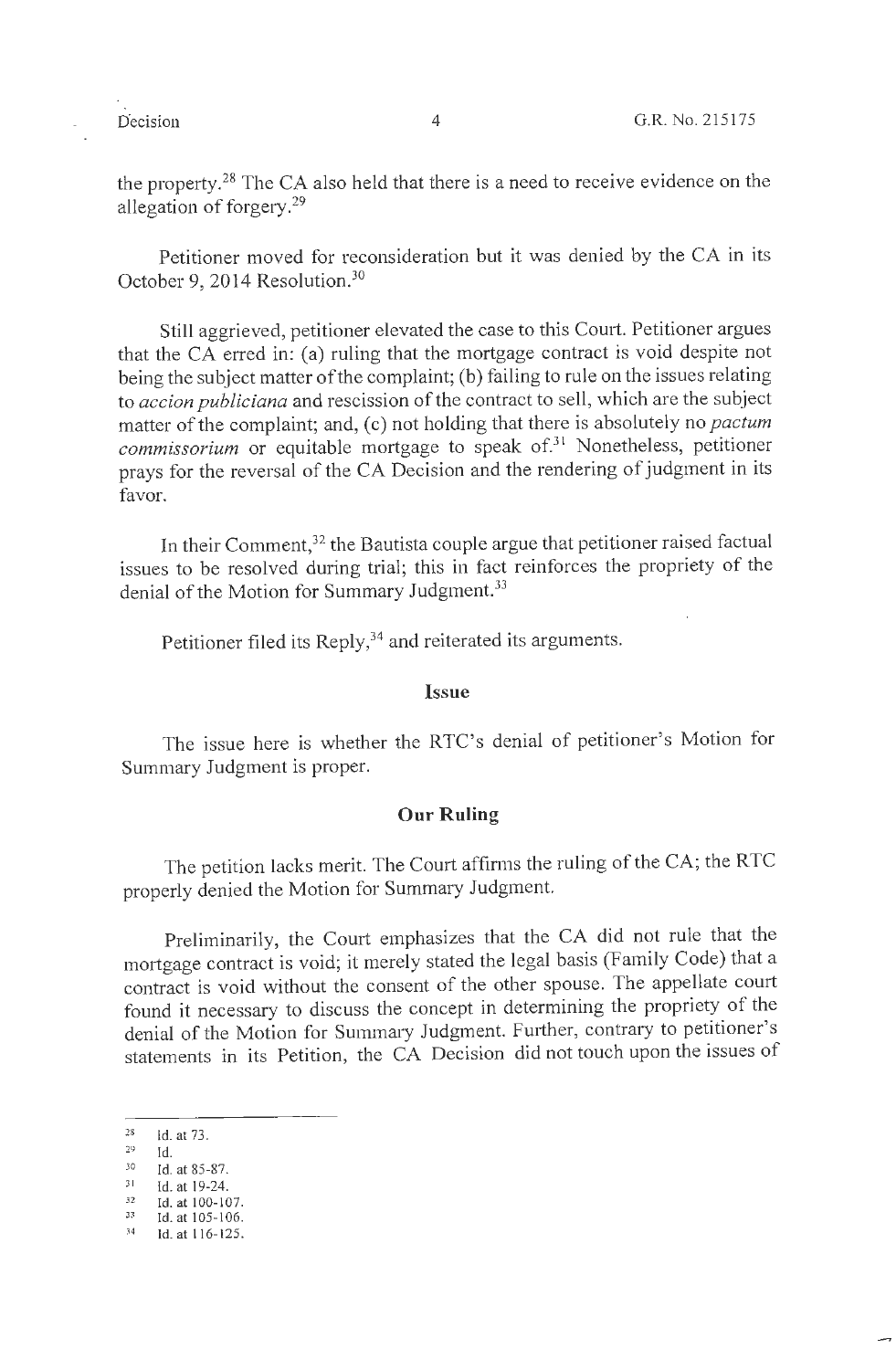*accion publiciana,* rescission of the contract to sell, *pactum commissorium,* and equitable mortgage. This does not mean, however, that the appellate court held that the instant case does or does not involve these matters. The CA deemed it not necessary to discuss these in determining the propriety of the denial. Because, again, the issue in the *certiorari* and the instant appeal pertains to the propriety of the denial of the motion.

Even if petitioner did not expressly raise in its Petition the issue of the propriety of the denial of the motion, the Court sees that this is subsumed in the errors assigned in the Petition. Thus, the Court shall resolve the question.

The Rules of Court allow for parties to move for a summary judgment of the case:

#### RULE 35

#### Summary Judgments

Section 3. *Motion and proceedings thereon*. - The motion shall be served at least ten (10) days before the time specified for the hearing. The adverse party may serve opposing affidavits, depositions, or admissions at least three (3) days before the hearing. After the hearing, the judgment sought shall be rendered forthwith if the pleadings, supporting affidavits, depositions, and admissions on file, show that, except as to the amount of damages, there is no genuine issue as to any material fact and that the moving party is entitled to a judgment as a matter of law.35

Summary judgment is a procedural device that allows parties to avoid long litigation and delays, where the pleadings show that there are no genuine issues of fact to be tried.<sup>36</sup> A genuine issue of fact is "such issue of fact which requires the presentation of evidence as distinguished from a sham, fictitious,

Any action of the court on a motion for summary judgment shall not be subject of an appeal or petition for *certiorari,* prohibition or *mandamus.* 

<sup>35</sup>  The 1997 Rules of Civil Procedure are applicable in this case as the case was filed before May 1, 2020, the date when the 2019 Amendments will start to apply on cases filed. For reference, the amended Section 3, Rule 35 reads:

Section 3. *Motion and proceedings thereon.* - The motion shall cite the supporting affidavits, depositions or admissions, and the specific law relied upon. The adverse party may file a comment and serve opposing affidavits, depositions, or admissions within a non-extendible period of five (5) calendar days from receipt of the motion. Unless the court orders the conduct of a hearing, judgment sought shall be rendered forthwith if the pleadings, supporting affidavits, depositions and admissions on file, show that, except as to the amount of damages, there is no genuine issue as to any material fact and that the moving party is entitled to judgment as a matter of law.

<sup>36</sup>  See *Philippine Racing Commission v. Manila Jockey Club, Inc., G.R. No. 228505, June 16, 2021, citing First leverage and Services Group, Inc. v. Solid Builders, Inc.,* 690 Phil. I, 13 (2012).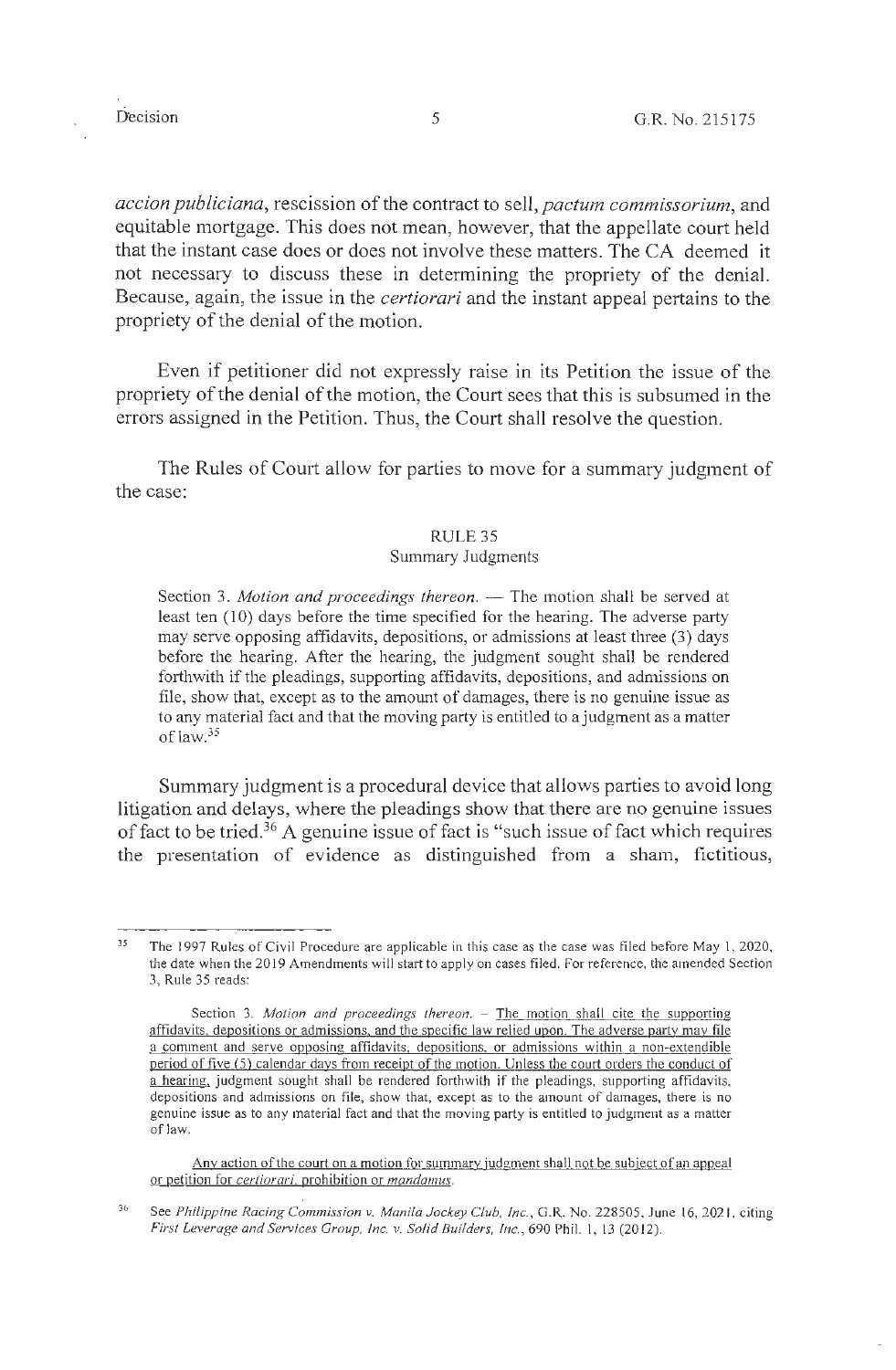contrived[,] or false claim."<sup>37</sup> As such, an issue of fact is genuine if it requires presentation of evidence to be resolved.

To determine if genuine issues of fact exist, the Court stated in *Philippine Racing Commission v. Manila Jockey Club, Inc.* : 38

In *Calubaquib v. Republic*, the Court explained how trial courts may determine genuine issues in this manner:

"A summary judgment is permitted only if there is no genuine issue as to any material fact and [the] moving party is entitled to a judgment as a matter of law." The test of the propriety of rendering summary judgments is the existence of a genuine issue of fact, "as distinguished from a sham, fictitious, contrived[,] or false claim." "[A] factual issue raised by a party is considered as sham when[,] by its nature[,] it is evident that it cannot be proven[,] or it is such that the party tendering the same has neither any sincere intention nor adequate evidence to prove it. This usually happens in denials made by defendants merely for the sake of having an issue[,] and thereby gaining delay, taking advantage of the fact that their answers are not under oath anyway.

In determining the genuineness of the issues, and hence the propriety of rendering a summary judgment, **the court is obliged to carefully study and appraise, not the tenor or contents of the pleadings, but the facts alleged under oath by the parties and/or their witnesses in the affidavits that they submitted with the motion and the corresponding opposition.** Thus, it is held that, even if the pleadings on their face appear to raise issues, a summary judgment is proper so long as "the affidavits, depositions, and admissions presented by the moving party show that such issues are not genuine." (Emphasis supplied; citations omitted)

Additionally, in order for summary judgment to be granted in lieu of a fullblown trial, the party moving for summary judgment must establish unequivocally the absence of genuine issues of fact or that the issue posed is so patently insubstantial as to constitute a genuine issue.<sup>39</sup>

When a party moves for a summary judgment, the trial court is duty-bound to examine the motion and the supporting documents, as well as the corresponding opposition thereto, to determine if there are genuine issues of fact that should be resolved by the trial court.

<sup>37</sup>  Id.

<sup>38</sup>  ld.

<sup>39</sup>  Id.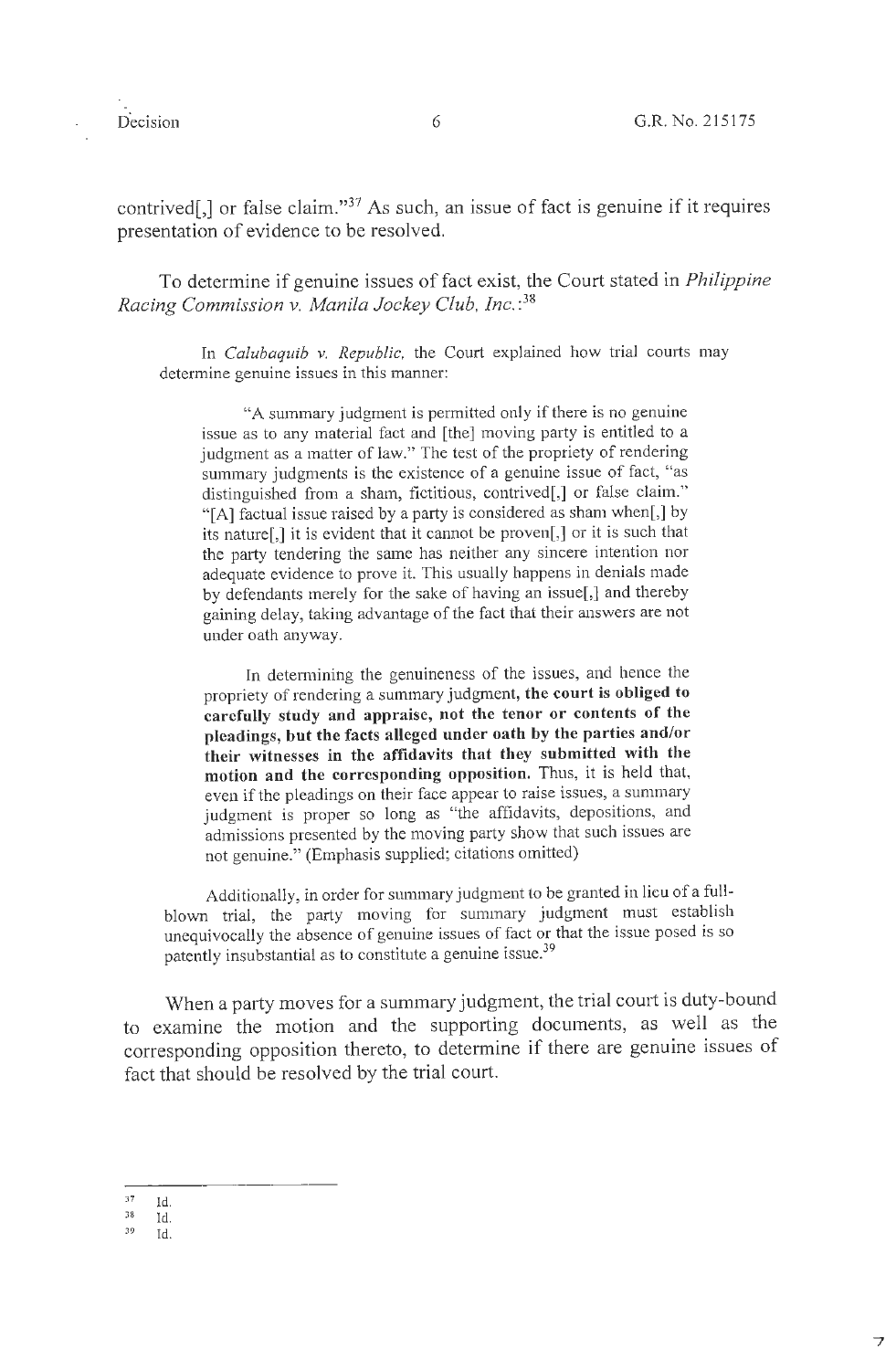Petitioner's Motion for Summary Judgment claims that: (a) the spouses Bautista admitted that the TCT of the property is in petitioner's name; (b) the Bautistas did not specifically deny the material allegations of the complaint; and (c) the defenses of the spouses Bautista (pactum commissorium, equitable mortgage), are legal issues, not factual. $40$ 

On the other hand, the spouses Bautista's Opposition (to the Motion) insists that there are genuine issues of facts in the case, such as the existence of equitable mortgage, imposition of interest, and whether the contract to sell is *pactum commissorium,* and forgery. 41 These issues are likewise reflected in the spouses Bautista's Answer.

The Court finds that summary judgment will be improper. The RTC is correct in holding that there are genuine issues of fact to be threshed out in the trial.

On petitioner's argument that the spouses Bautista admitted that the TCT is already in its name, the Court finds that this is just one of the pieces of evidence for the trial court to assess in making a ruling for this case.

On the argument on the lack of specific denials in the Answer, the Court is not convinced. Rule 8, Section 10 provides:

Section 10. *Specific denial*. - A defendant must specify each material allegation of fact the truth of which he does not admit and, whenever practicable, shall set forth the substance of the matters upon which he relies to support his denial. Where a defendant desires to deny only a part of an averment, he shall specify so much of it as is true and material and shall deny only the remainder. Where a defendant is without knowledge or information sufficient to form a belief as to the truth of a material averment made to the complaint, he shall so state, and this shall have the effect of a denial.

"A specific denial is made by specifying each material allegation of fact, the truth of which the defendant does not admit, and whenever practicable, setting forth the substance of the matters upon which he relies to support his denial. The purpose of requiring the defendant to make a specific denial is to make him briefly disclose the matters alleged in the complaint which he intends to disprove at the trial, together with the matter which he relied upon to support the denial."42 An examination of the Answer reveals that the spouses Bautista made specific denials of the allegations in the Complaint:

<sup>40</sup>  CA *rollo,* pp. 78-85.

<sup>41</sup> 

<sup>&</sup>lt;sup>41</sup> Id. at 89-92.<br><sup>42</sup> *Seconds To Gov. Fabriano Societa Per Azioni, Inc.*, G.R. No. 213698, November 12, 2014.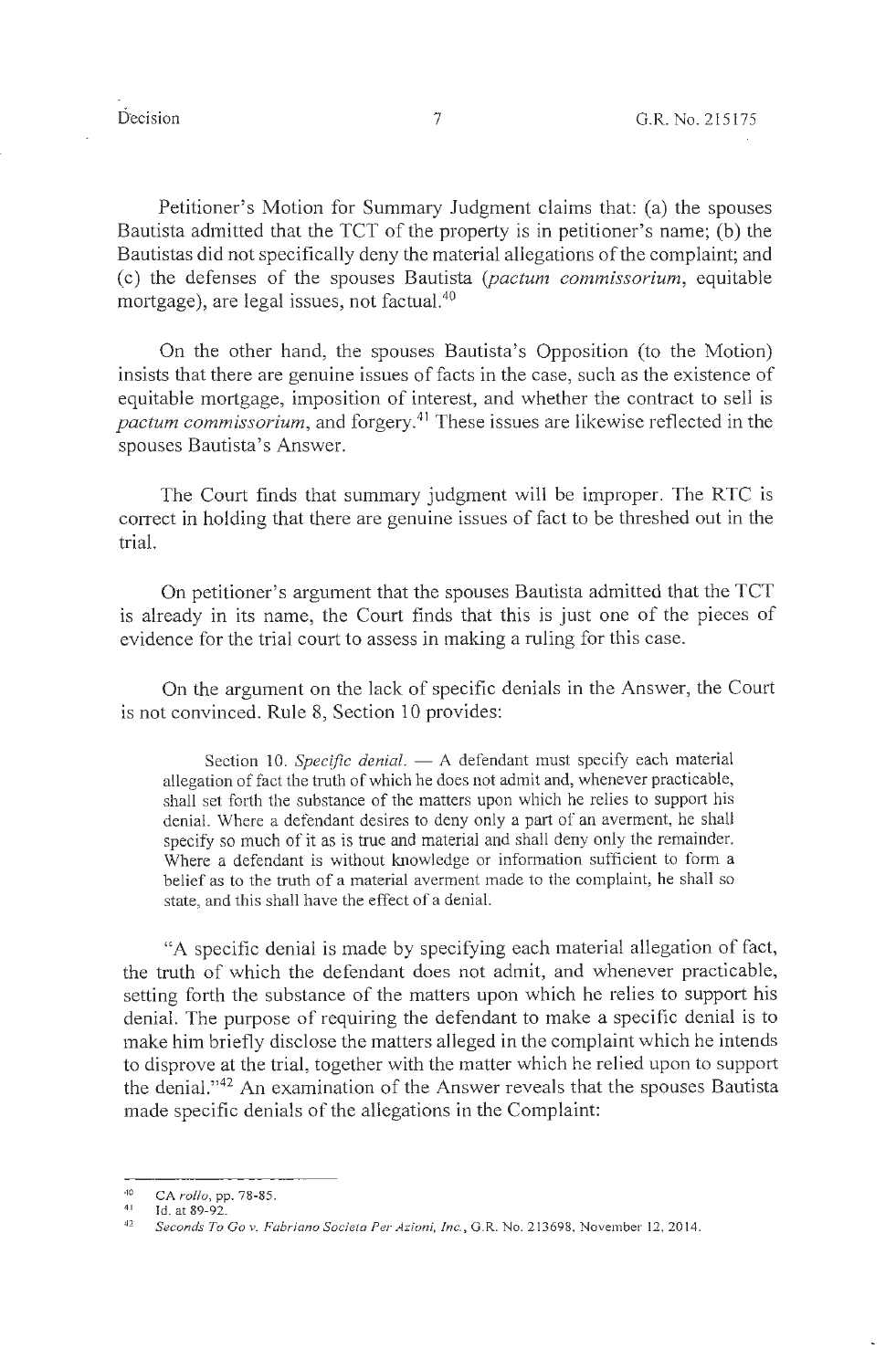$\overline{z}$ 

#### ANSWER

DEFENDANTS, through counsel, in answer to the Complaint, unto this Honorable Court, respectfully state that:

**xxxx** 

3. They deny the allegations in pars. 4 to 7 the truth being that as stated in the Special and Affirmative Defenses and in the Compulsory Counterclaims;

4. They deny the allegations in par. 8 for being inapplicable to the case at bar as explained in the Special and Affirmative Defenses and in the Compulsory Counterclaims;

5. They deny the allegations in pars. 9 and 10 the truth being that as stated in the Special and Affirmative Defenses and in the Compulsory Counterclaims and they also deny the allegations in par. 10 with respect to entitlement for attorney's fees and appearance fees for being inapplicable to the case at bar as explained in the Special and Affirmative Defenses and in the Compulsory Counterclaims;

6. They deny the allegations in par. 11 , the property being located in a prime subdivision in Davao City, it is worth several millions of pesos;

7. They deny the allegations in par. 12 for lack of knowledge sufficient to form a belief as to the truth thereof;  $43$ 

The foregoing statements in the Answer suffice as specific denials as required by the Rules of Court. The spouses Bautista were able to point out the exact allegations in the Complaint that they intend to deny, even without expressly using the word "specific," (or any of the word's derivatives), in the wording of the Answer. It is not required for them to set out the substance of the matters on which they rely to support their denial. The Rules state that the defendant can set out their basis for denial whenever practicable—there is no stringent requirement.

As regards petitioner's contention that the spouses Bautista's defenses of equitable mortgage and *pactum commissorium.* are legal issues and not factual, We hold that the question of whether a contract is an equitable mortgage is a question of fact.<sup>44</sup> There is a need for the trial court to review evidence, including the assailed document itself, and the intent of the parties, to determine if there is an equitable mortgage, considering that the law provides for instances when a contract can be presumed to be an equitable mortgage.<sup>45</sup> The same goes

<sup>43</sup>  CA *rollo,* pp. 55-56.

<sup>44</sup>  See *Spouses Basa* v. *De Leon,* G.R. No. 197503, October 9, 2019.

<sup>45</sup>  CIVIL CODE (1949), Art. 1602. Article 1602 reads:

Article 1602. The contract shall be presumed to be an equitable mortgage, in any of the following cases: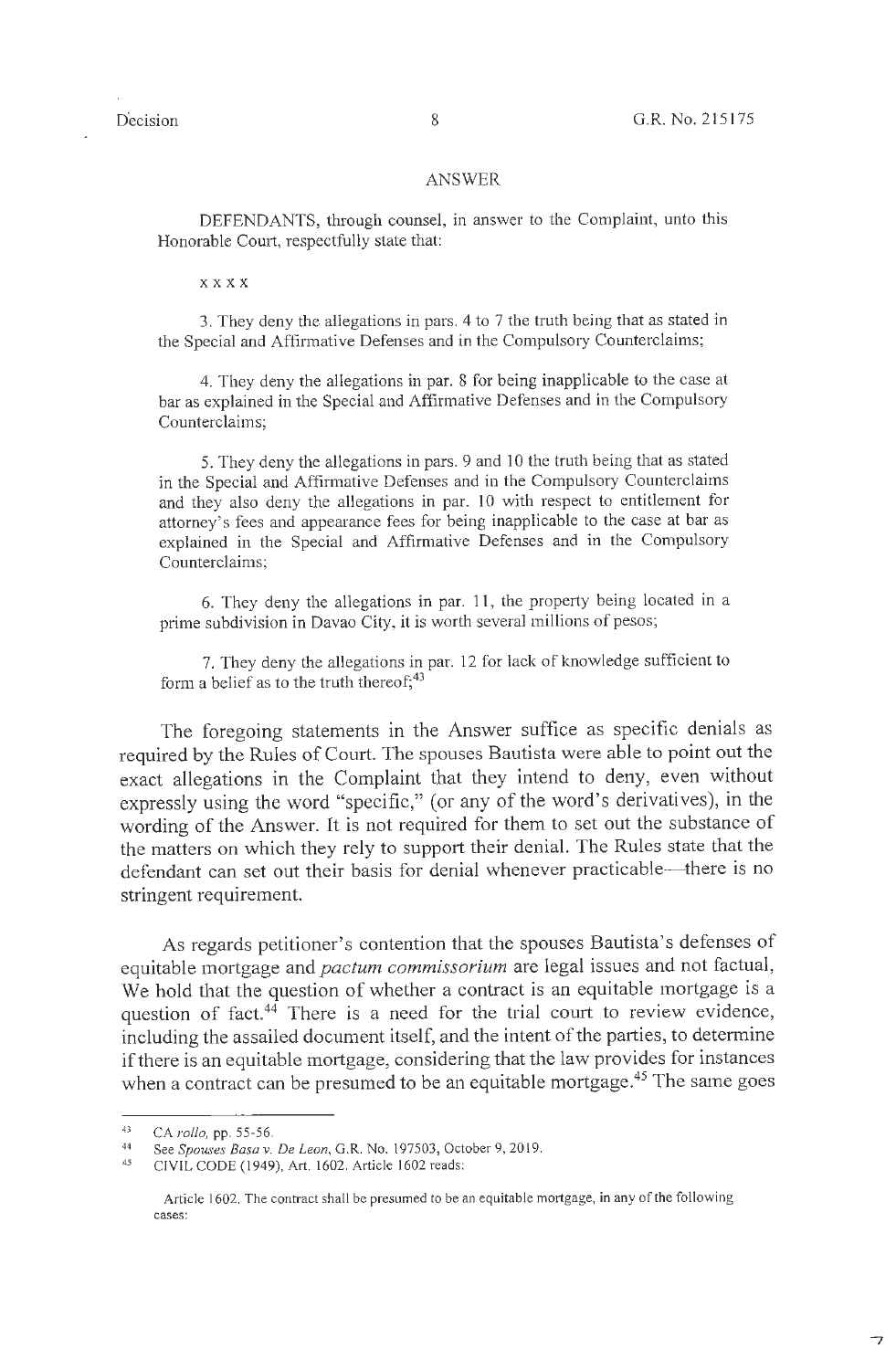$\overline{a}$ 

with the existence of *pactum commissorium*: it is a question of fact as the trial court needs to look into the contractual stipulations, and the intent of the parties to determine, if there is such.<sup>46</sup> Though these defenses pertain to the preceding mortgage contract, resolving these in the trial will affect the resolution on the rescission of the contract to sell because, as alleged by the Bautistas, the former document is the basis of the latter.<sup>47</sup>

Lastly, the spouses Bautista raise the defense that Porferio's signature in the contract to sell is forged. It is well-settled that the question of whether forgery exists is a question of fact. $48$ 

Based on the foregoing, it is clear that there are still genuine issues of fact that need to be resolved in the trial. Hence, this Court holds that the denial of petitioner's Motion for Summary Judgment is proper (which, again, is the issue here in this appeal). Petitioner's recourse now is to participate in the trial proper.

Also worth mentioning is that the Court's pronouncement here is in line with the provisions of the 2019 Amended Rules of Civil Procedure on motions for summary judgment, which provides that "[a]ny action of the [trial] court on a motion for summary judgment shall not be subject of an appeal or petition for *certiorari,* prohibition or *mandamus." <sup>49</sup>*

**WHEREFORE,** the petition is **DENIED.** The September 25, 2013 Decision and October 9, 2014 Resolution of the Court of Appeals in CA-G.R. SP No. 02287-MIN are **AFFIRMED.** The Regional Trial Court, Branch 10, Davao City is **ORDERED** to continue the trial with **DISPATCH.** 

In any of the foregoing cases, any money, fruits, or other benefit to be received by the vendee as rent or otherwise shall be considered as interest which shall be subject to the usury laws. (n)

<sup>(</sup> I) When the price of a sale with right to repurchase is unusually inadequate;

<sup>(2)</sup> When the vendor remains in possession as lessee or otherwise;

<sup>(3)</sup> When upon or after the expiration of the right to repurchase another instrument extending the period of redemption or granting a new period is executed;

<sup>(4)</sup> When the purchaser retains for himself a part of the purchase price;

 $(5)$  When the vendor binds himself to pay the taxes on the thing sold;

<sup>(6)</sup> In any other case where it may be fairly inferred that the real intention of the parties is that the transaction shall secure the payment of a debt or the performance of any other obligation.

<sup>46</sup>  See *Spouses Pen v. Spouses Julian,* 776 Phil. 50, 61 (2016).

<sup>47</sup>  CA *rol/o,* p. 56.

<sup>48</sup>  See *Philippine Savings Bank v. Sakata,* G.R. No. 229450, June 17, 2020.

<sup>49</sup>  Supra note 35.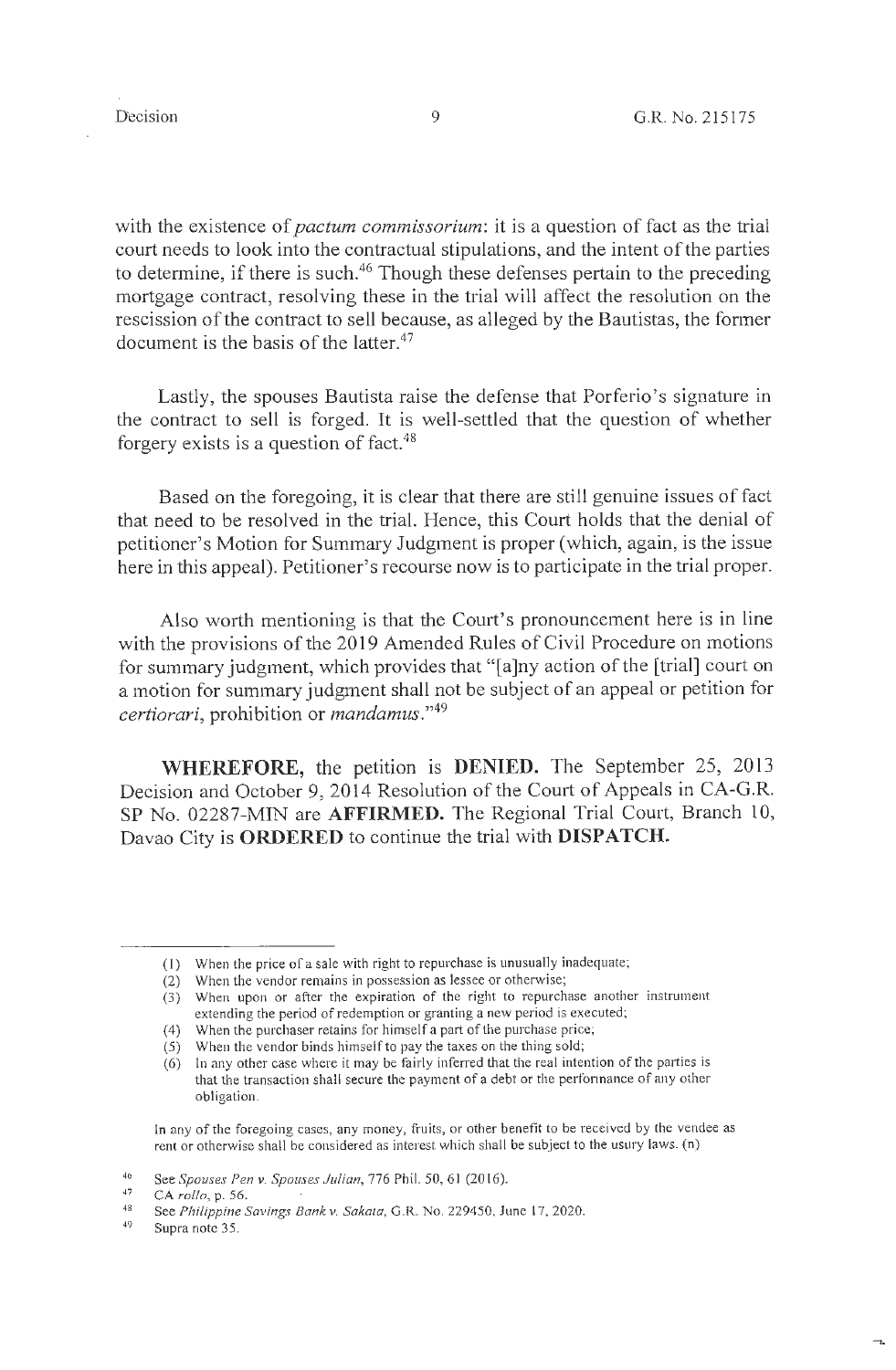**SO ORDERED.** 

RAMON PAUL L. HERNANDO *Associate Justice* 

WE CONCUR:

On official leave. **ESTELA M. PERLAS-BERNABE**  *Senior Associate Justice* 

AMEDA **ROD** oglate Justice

**RICARDOW. ROSARIO** Associate Justice

 $\sqrt{2}$ **OSE MIDAS P. MARQUEZ** *ssociate Justice*